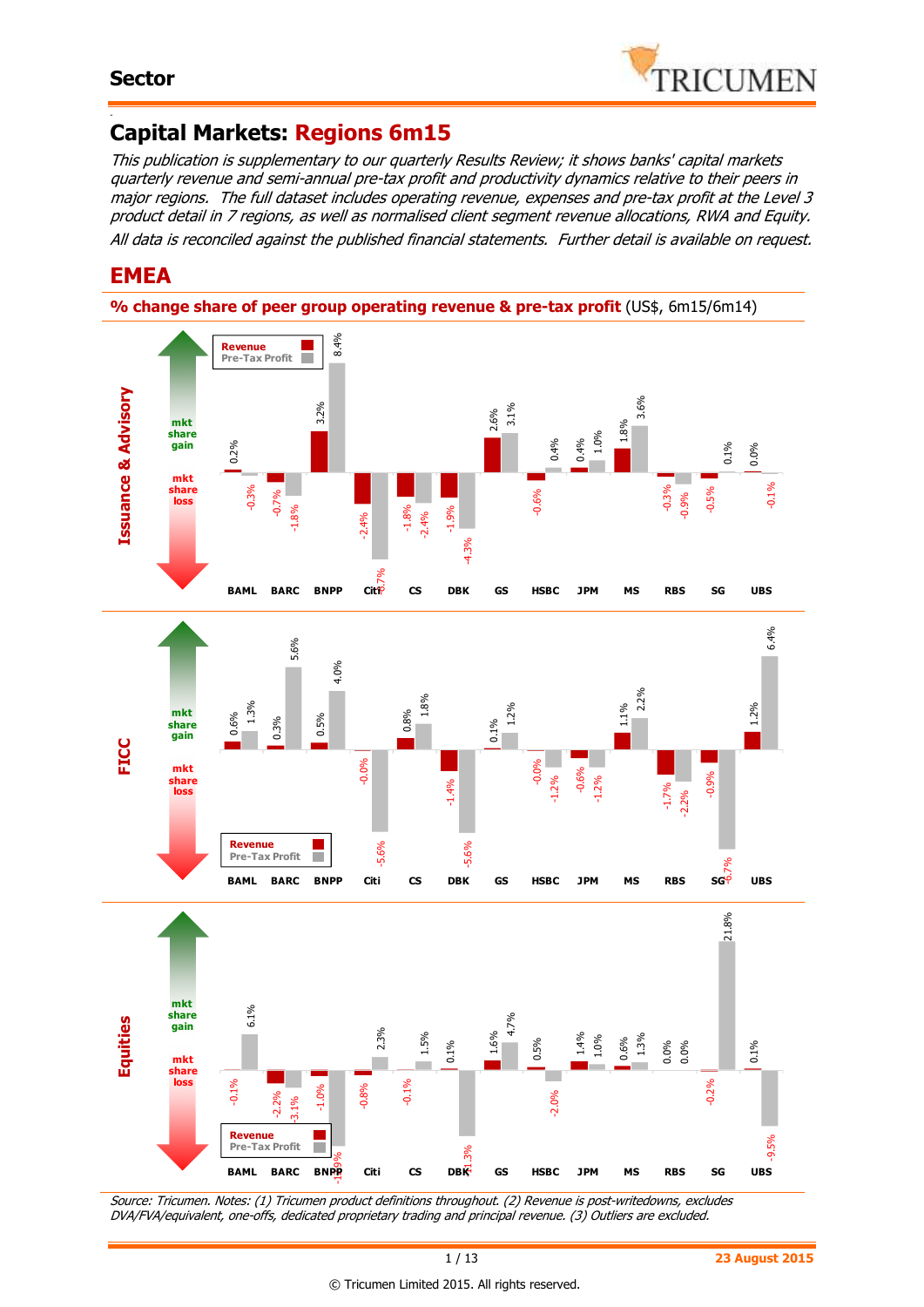## **EMEA** (cont.)

|                                | <b>BAML</b> | <b>BARC</b>   | <b>BNPP</b>   | Citi | <b>CS</b> | <b>DBK</b> | GS | <b>HSBC</b> | <b>JPM</b> | <b>MS</b> | <b>RBS</b> | SG            | <b>UBS</b> | Top 25% | Bottom 25% |
|--------------------------------|-------------|---------------|---------------|------|-----------|------------|----|-------------|------------|-----------|------------|---------------|------------|---------|------------|
| Capital Markets                | ⇨           | ⊕             | ⇨             | ⊕    | ⇨         | ⊕          | 40 | ⇩           | ⇨          | ⇑         | ⇩          | ⊕             | ⇧          | 11%     | $-4%$      |
| <b>Issuance &amp; Advisory</b> | ⇨           | ⊕             | ⇑             | ⊕    | ⇩         | ⇩          | ⇑  | ⊕           | ⇨          | ⇑         | ⇩          | $\Rightarrow$ | ⇨          | $-10%$  | $-26%$     |
| DCM Bonds                      | ⇑           | ⇨             | N/M           | ⇩    | ⇨         | Л          | ⇩  | ⊕           | ⇑          | ⇑         | ⇨          | ⊕             | ⇩          | $-2%$   | $-34%$     |
| DCM Loans                      | ⊕           | ⇨             | ⇨             | ⇑    | ⇩         | ⇩          | ⊕  | 企           | ⇑          | ⇨         | ⇩          | ⇨             | ⇩          | 0%      | $-39%$     |
| Securitisation                 | ⇨           | ⇧             | ⊕             | ⊕    | ⇨         | ⇨          | ⇩  | N/M         | ⇑          | ⊕         | N/M        | ⊕             | ⇧          | $-25%$  | $-57%$     |
| <b>ECM</b>                     | ⇨           | ⊕             | ⇑             | ⊕    | ⇩         | Л          |    |             | л          | ⇨         | N/M        | ⇧             | ⇨          | 4%      | $-35%$     |
| M&A /Advisory                  | ⇨           | ⊕             | ⇨             | ⇑    | ⊕         | ⊕          | 10 | N/M         | ⊕          | ⇨         | N/M        | ⊕             | ⇧          | 26%     | $-1%$      |
| Sales & Trading                | ⇨           | ⊕             | ⇨             | ⊕    | $\bullet$ | ⊕          | ⇨  | ⊕           | ⇨          | ⇑         | ⇩          | ⇩             | ⇧          | 12%     | $-0%$      |
| <b>FX</b>                      | ⇑           | ⊕             | ⇨             | ⇩    | ⇨         | ⇩          | ♠  | ⇨           | ⇨          | ⊕         | ⊕          | ⊕             | ⇧          | 43%     | $-0%$      |
| Rates                          | ⇨           | ⇑             | ⇩             | 企    | N/M       | Л          | ⇨  | ⊕           | ⊕          | ⇑         | ⇩          | ⇩             | ⇨          | 3%      | $-7%$      |
| Credit                         | ⇨           | $\Rightarrow$ | ⇧             | ⇧    | ⊕         | ⇨          | ⇩  | ⊕           | ⊕          | ⇨         | N/M        | ⊕             | ⇧          | $-0%$   | $-26%$     |
| Commodities                    | ⊕           | ⊕             | ⇑             | ⇨    | ⊕         | ⊕          | ⊕  | ⇑           | ⇨          | ⇑         | N/M        | ⊕             | ⇨          | 5%      | $-20%$     |
| EQ Cash                        | ⇨           | $\Rightarrow$ | $\Rightarrow$ | ⊕    | ⇑         | ⇩          | ⇑  | ⊕           | л          | ⇑         | N/M        | ⊕             | ⊕          | 29%     | 5%         |
| EQ Derv & Converts             | ⊕           | ⊕             | ⊕             | ⊕    | ⊕         | ⇨          | ⇑  | ⇑           | ⇨          | ♠         | N/M        | ⊕             | ⇨          | 40%     | 6%         |
| <b>Prime Services</b>          | ⊕           | ⊕             | ➡             | ⊕    | ⇑         | ⇑          | ⇨  | ⊕           | ⇛          | ⊕         | N/M        | ⊕             | ⇑          | 13%     | $-9%$      |
| Prop & Princ Inv               | N/M         | N/M           | ⇑             | N/M  | ⇨         | N/M        | ♠  | 具           | ⇨          | ⇩         | N/M        | ⊕             | N/M        | $-16%$  | $-34%$     |

#### **Operating revenue dynamics** (US\$, Level 1 products, 6m15/6m14)

Source: Tricumen. Notes: (1) Tricumen product definitions apply throughout. (2) Arrows show % change in revenue vs peers. Up-/down-arrows: top-/bottom-quartile. (3) Revenue is post-writedowns, excludes DVA/FVA/equivalent, one-offs and outliers.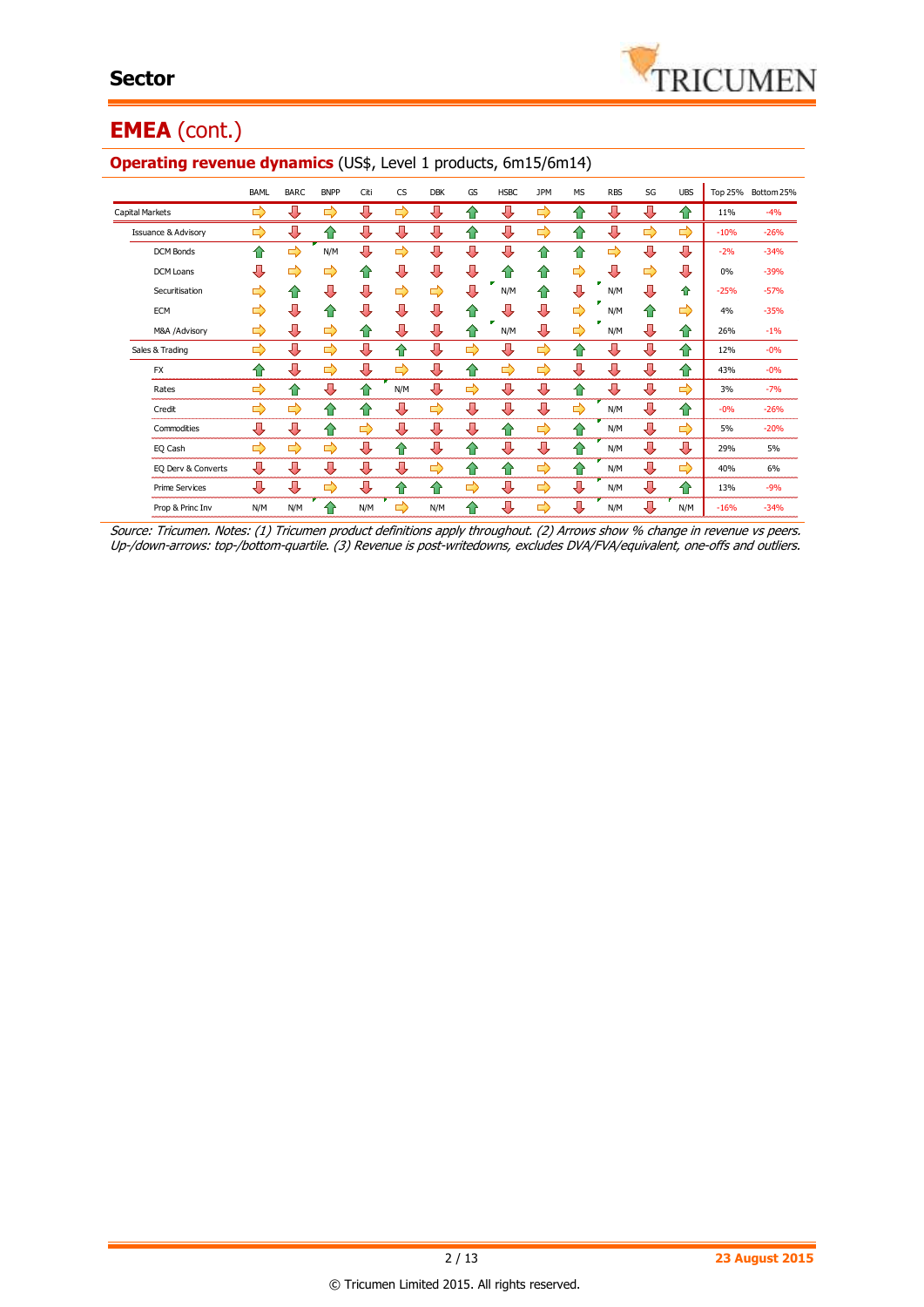

#### **EMEA** (cont.)



Source: Tricumen. Notes: (1) TRIC product definitions, standard deviation, product Level 1; (2) Operating expenses exclude one-off non-operational items, insurance-related benefits & claims, and credit expense/recovery/NPL provisions. Capital expenditure is included as accrued. Litigation expense is allocated to front-line units. (3) positive values indicate outperformance; missing fields indicate that data is not meaningful, or available; (4) outliers are excluded. (5) RBS does not compete in Equities markets.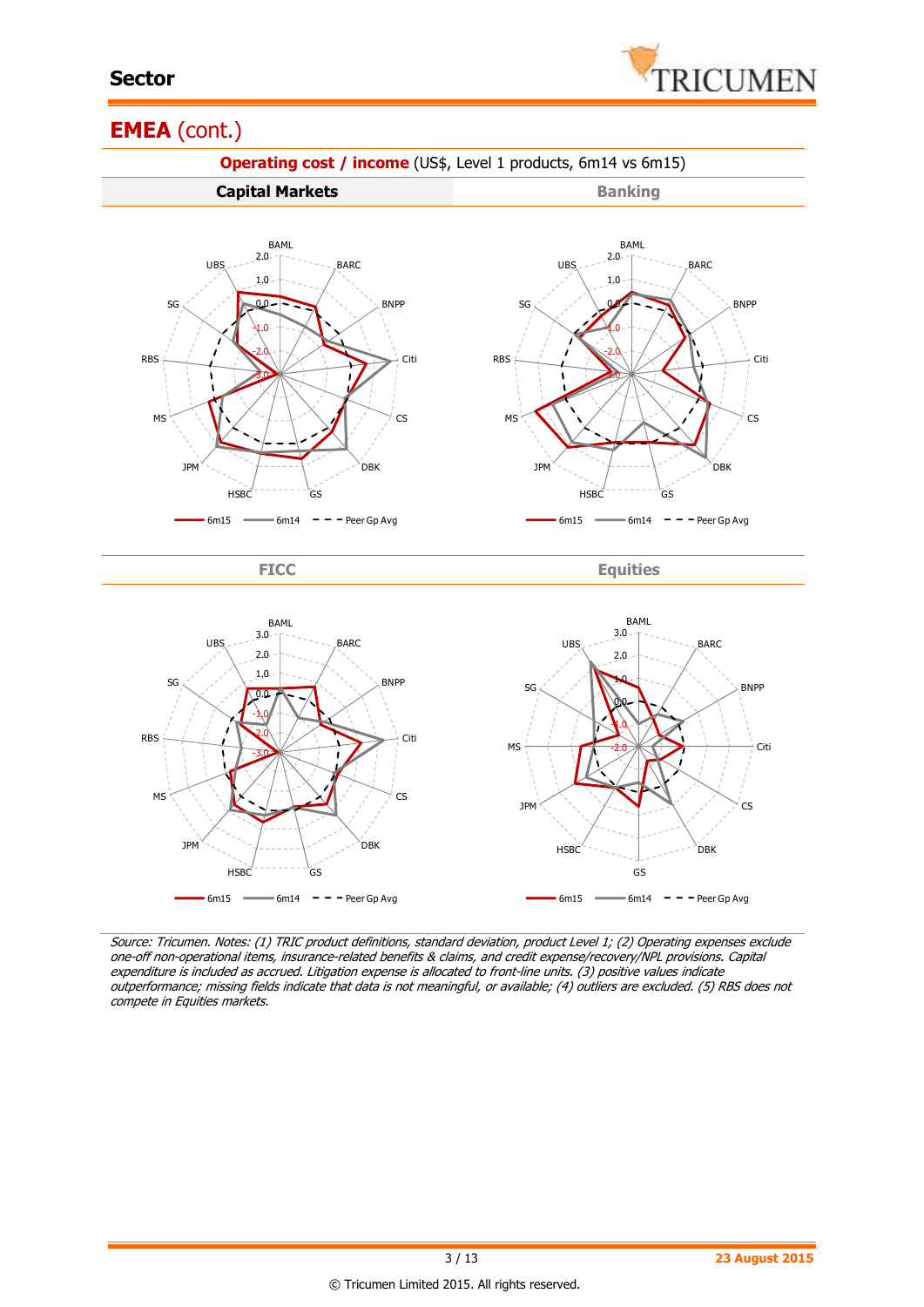

#### **EMEA** (cont.)



Source: Tricumen. Notes: (1) TRIC product definitions, standard deviation, product Level 1; (2) positive values indicate outperformance; missing fields indicate that data is not meaningful, or available; (3) outliers are excluded. (4) RBS does not

compete in Equities markets.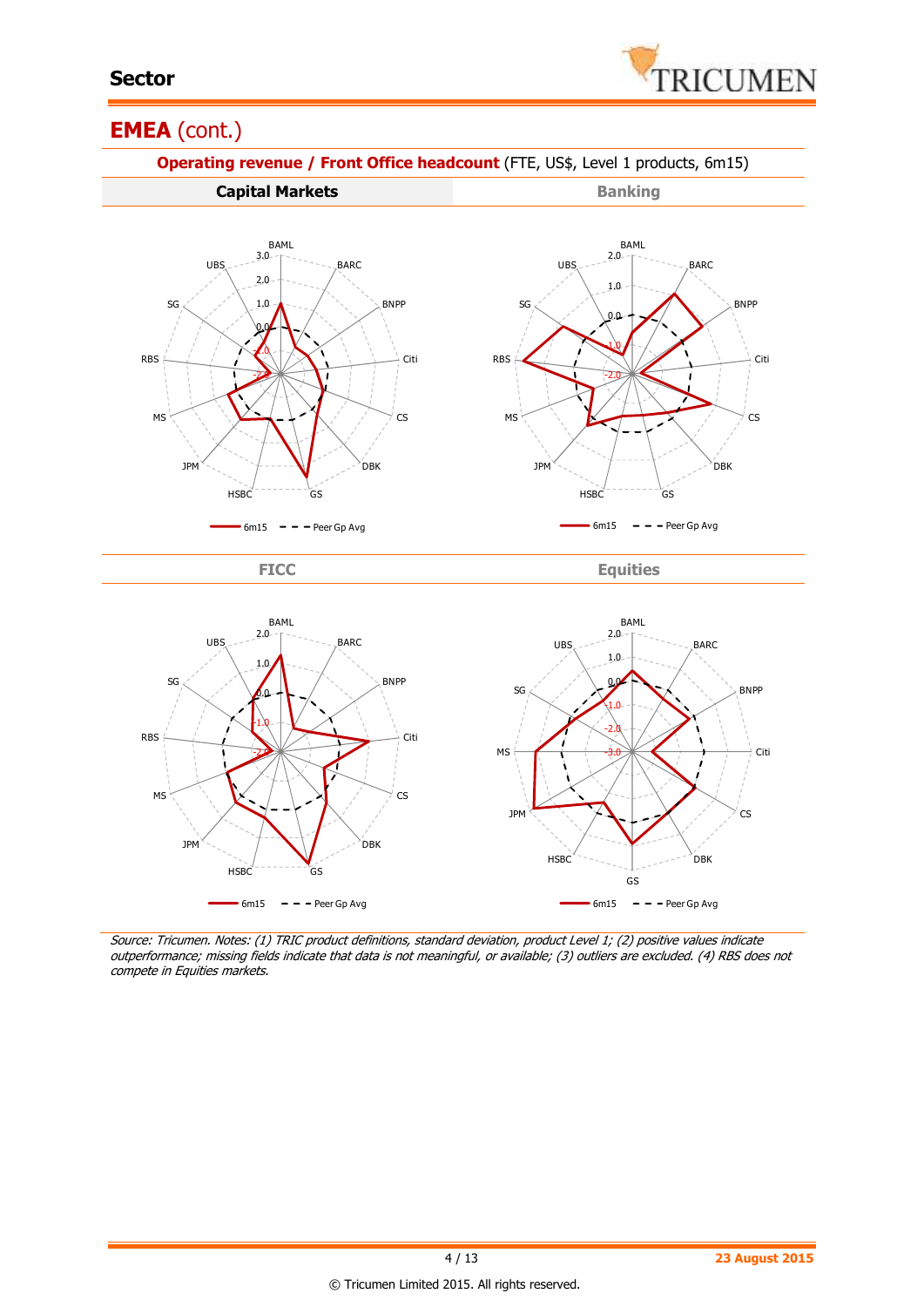#### **Sector**



#### **Americas**



Source: Tricumen. Notes: (1) Tricumen product definitions throughout. (2) Revenue is post-writedowns, excludes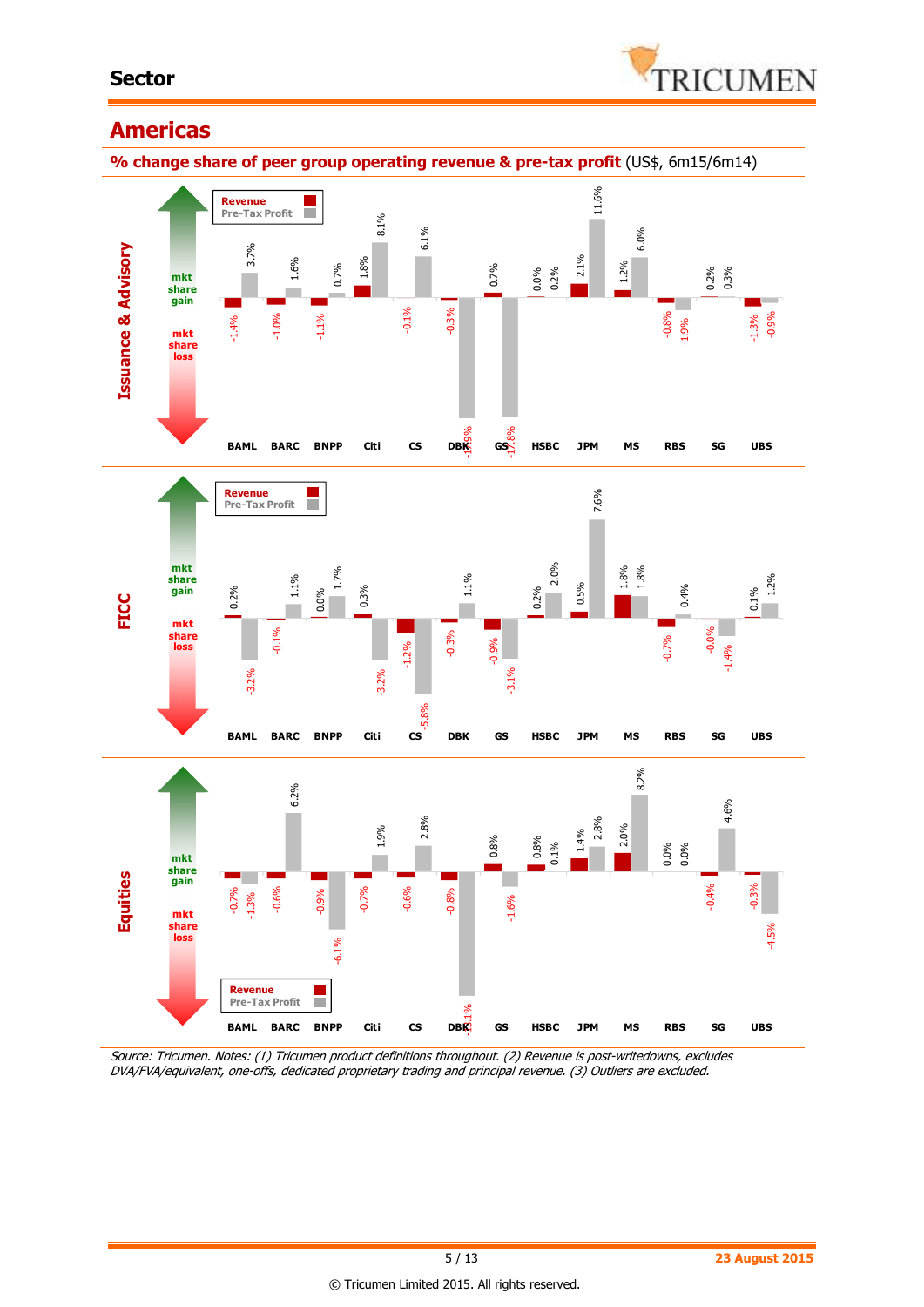## **Americas** (cont.)

|                                | <b>BAML</b> | <b>BARC</b> | <b>BNPP</b> | Citi | <b>CS</b> | <b>DBK</b>         | GS                | <b>HSBC</b> | <b>JPM</b> | <b>MS</b>     | <b>RBS</b> | SG  | <b>UBS</b> |        | Top 25% Bottom 25% |
|--------------------------------|-------------|-------------|-------------|------|-----------|--------------------|-------------------|-------------|------------|---------------|------------|-----|------------|--------|--------------------|
| <b>Capital Markets</b>         | л           | ⊕           | ⊕           | ⊕    | л         | л                  | JL                | ⇨           | ⇨          | ങ             | ⊕          | ⊕   | ⊕          | 0%     | $-6%$              |
| <b>Issuance &amp; Advisory</b> | ⇑           | ⇑           | ⊕           | ⇑    | ⇑         | 企                  | ങ                 | ങ           | 仆          | ⇑             | л          | N/M | ⊕          | 13%    | $-11%$             |
| <b>DCM Bonds</b>               | ⇧           | ♠           | ⊕           | 仐    | N/M       | $\hat{\mathbf{T}}$ | ⇨                 | ⇨           | 企          | 企             | ⊕          | N/M | ⊕          | 22%    | $-33%$             |
| <b>DCM Loans</b>               | ⊕           | ⇨           | ⊕           | ⇨    | ⇩         | ⇨                  | ⊕                 | N/M         | ⇩          | л             | ⊕          | ⇑   | ⇨          | $-11%$ | $-29%$             |
| Securitisation                 | ⇑           | ⇨           | ⇑           | ⇑    | ⇑         | ⇑                  | ≏                 | 1.          | ⇑          | $\bigcirc$    | N/M        | ⇑   | ⇑          | 2%     | $-18%$             |
| <b>ECM</b>                     | ⊕           | ⊕           | N/M         | ⇨    | 仐         | ⇨                  | ⇑                 | 40          | ⇑          | ⇑             | N/M        | N/M | ⇨          | 7%     | $-10%$             |
| M&A /Advisory                  | ⇑           | л           | N/M         | ⇑    | ⊕         | ⊕                  | ങ                 | N/M         | J,         | ⇑             | N/M        | N/M | ⇨          | 48%    | 9%                 |
| Sales & Trading                | ⊕           | ⊕           | ⊕           | ⊕    | ⊕         | ⊕                  | ⊕                 | ⇨           | ⊕          | ⇑             | ⊕          | ⊕   | ⊕          | $-0%$  | $-10%$             |
| <b>FX</b>                      | ⇩           | ⊕           | ⇩           | ⊕    | ⊕         | ⊕                  | ⇑                 | ⊕           | ⇩          | ⊕             | ⊕          | ⊕   | ⊕          | 19%    | $-13%$             |
| Rates                          | ⊕           | ⇑           | ⊕           | ⊕    | 仐         | ⊕                  | $\Rightarrow$     | ⇑           | ⊕          | 企             | ⊕          | ⊕   | ⊕          | 4%     | $-5%$              |
| Credit                         | ⊕           | ⊕           | ⊕           | ⊕    | ⊕         | ⊕                  | ⊕                 | ⊕           | ⊕          | ⊕             | ⊕          | ⊕   | ⊕          | $-22%$ | $-44%$             |
| Commodities                    | ⊕           | ⊕           | ⇑           | ⊕    | N/M       | ⇨                  | ⇨                 | ⇩           | ⊕          | ⇑             | N/M        | N/M | N/M        | $-3%$  | $-15%$             |
| EQ Cash                        | ⊕           | ⊕           | ⇑           | ⊕    | ⊕         | ⊕                  | $\curvearrowleft$ | ⇑           | ⇑          | $\Rightarrow$ | N/M        | N/M | ⊕          | 33%    | 0%                 |
| EQ Derv & Converts             | ⊕           | ⊕           | ⊕           | ⊕    | ⊕         | ⊕                  | ⊕                 | ⇑           | ⇨          | 企             | N/M        | ⊕   | ⊕          | 25%    | $-4%$              |
| <b>Prime Services</b>          | ⇨           | ⇑           | ⊕           | ⇑    | 仐         | ⊕                  | ⇨                 | ⇑           | ⇨          | ⇑             | N/M        | N/M | 仐          | 21%    | 8%                 |
| Prop & Princ Inv               | N/M         | N/M         | N/M         | ങ    | N/M       | ⇨                  | ⇑                 | N/M         | ⇨          | ⇨             | N/M        | N/M | N/M        | $-13%$ | $-22%$             |

#### **Operating revenue dynamics** (US\$, Level 1 products, 6m15/6m14)

Source: Tricumen. Notes: (1) Tricumen product definitions apply throughout. (2) Arrows show % change in revenue vs peers. Up-/down-arrows: top-/bottom-quartile. (3) Revenue is post-writedowns, excludes DVA/FVA/equivalent, one-offs and outliers.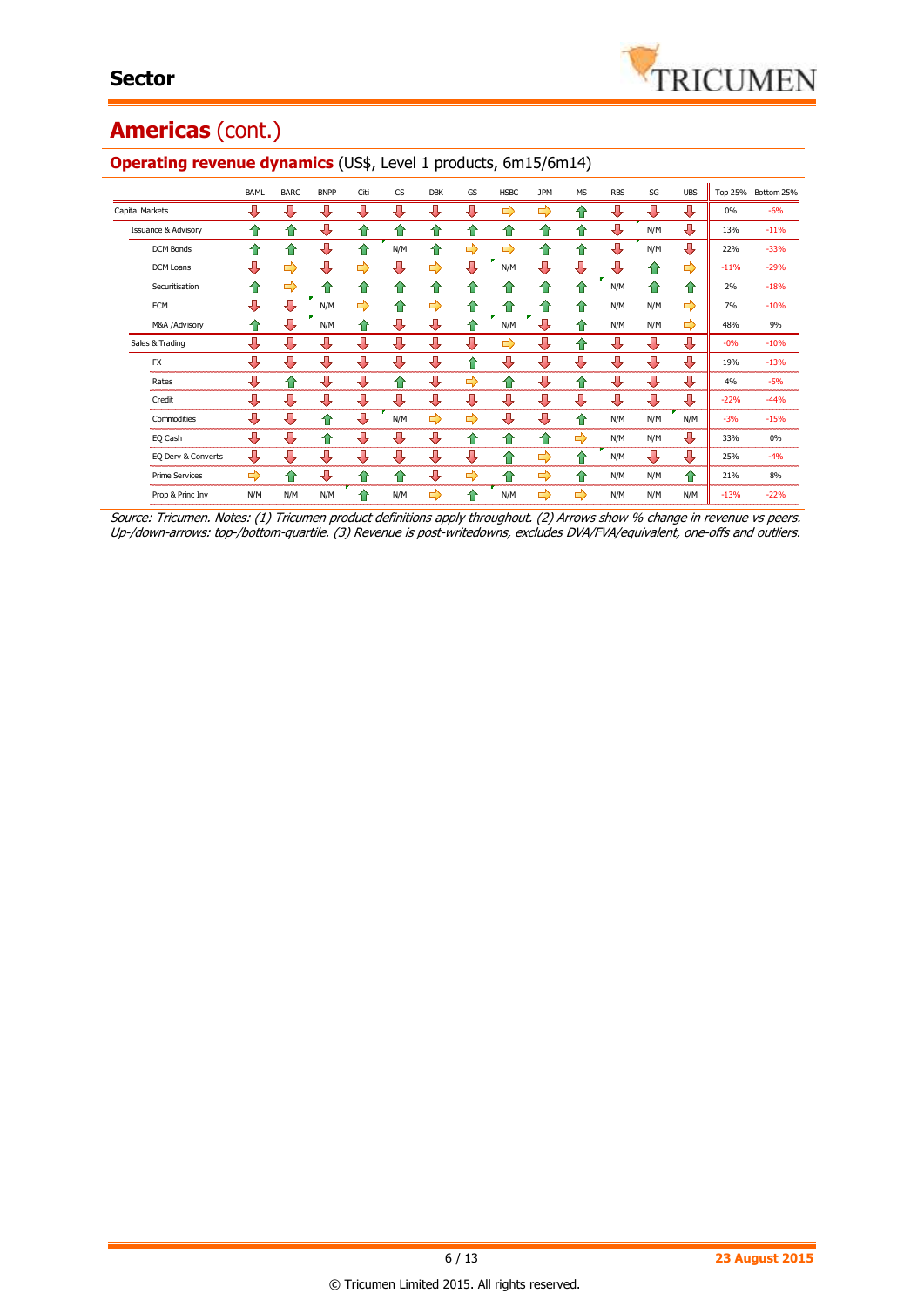

#### **Americas** (cont.)



Source: Tricumen. Notes: (1) TRIC product definitions, standard deviation, product Level 1; (2) Operating expenses exclude one-off non-operational items, insurance-related benefits & claims, and credit expense/recovery/NPL provisions. Capital expenditure is included as accrued. Litigation expense is allocated to front-line units. (3) positive values indicate outperformance; missing fields indicate that data is not meaningful, or available; (4) outliers are excluded. (5) RBS does not compete in Equities markets.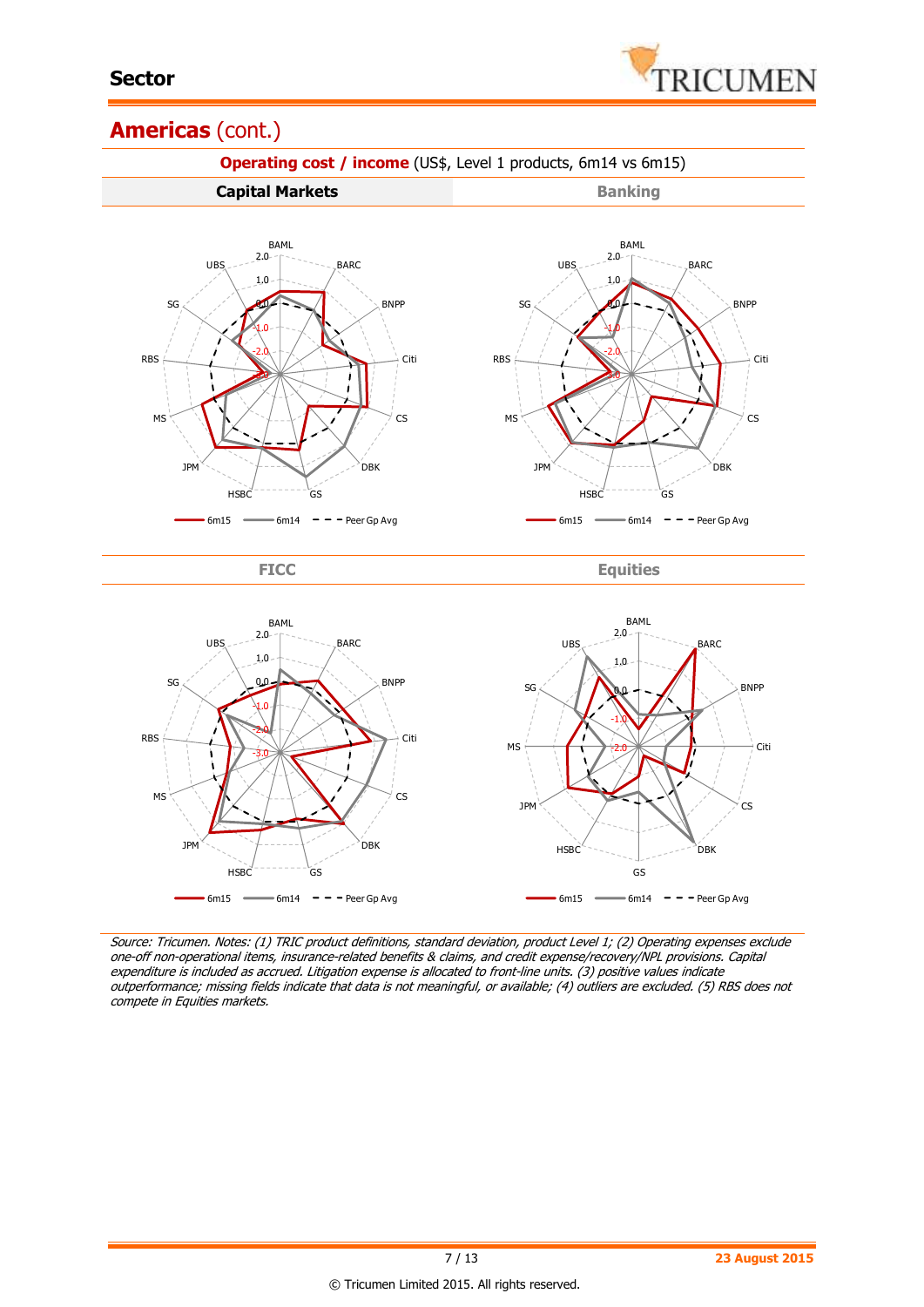

#### **Americas** (cont.)



Source: Tricumen. Notes: (1) TRIC product definitions, standard deviation, product Level 1; (2) positive values indicate outperformance; missing fields indicate that data is not meaningful, or available; (3) outliers are excluded. (4) RBS does not compete in Equities markets.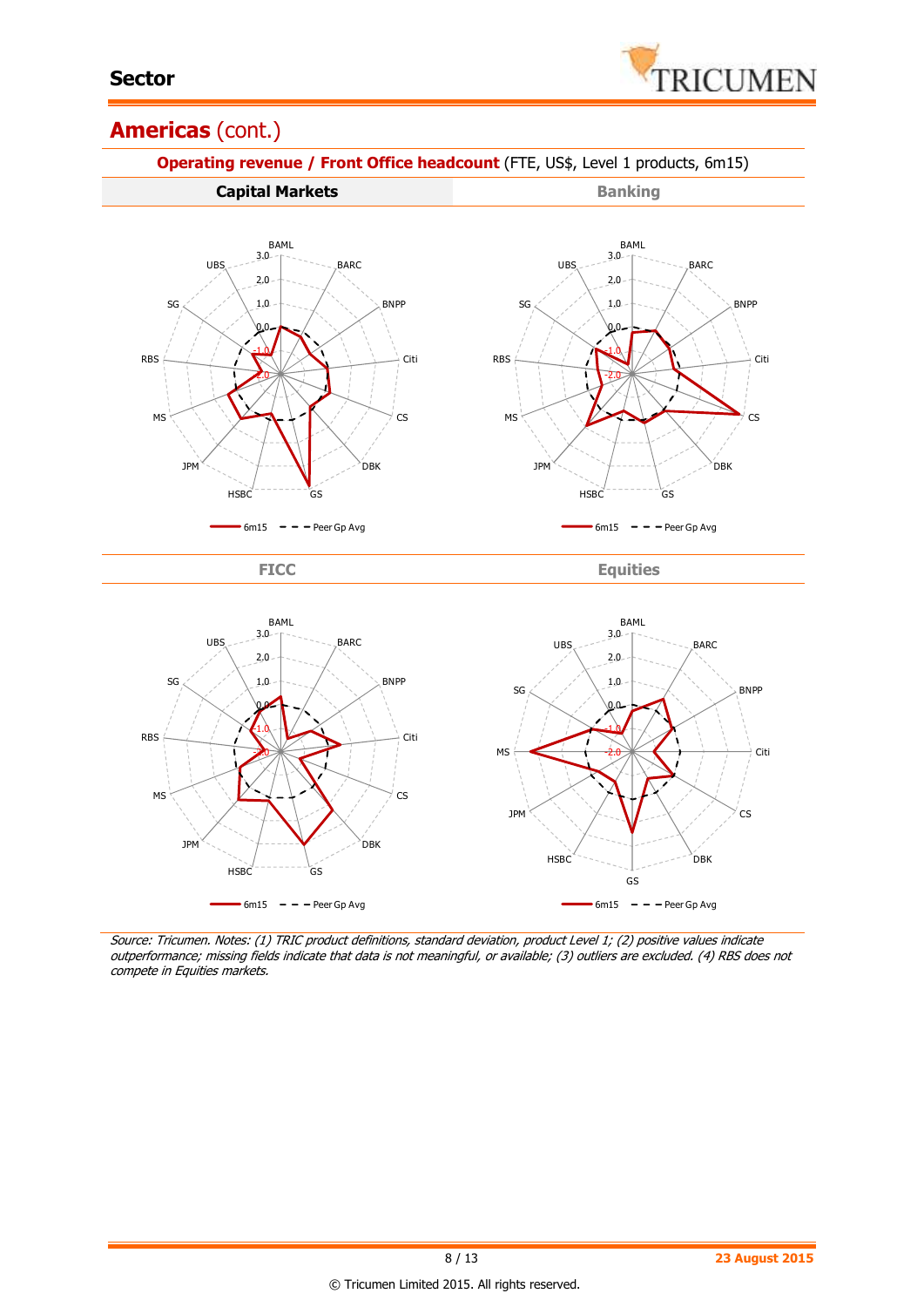

## **Asia Pacific**

**% change share of peer group operating revenue & pre-tax profit** (US\$, 6m15/6m14)



Source: Tricumen. Notes: (1) Tricumen product definitions throughout. (2) Revenue is post-writedowns, excludes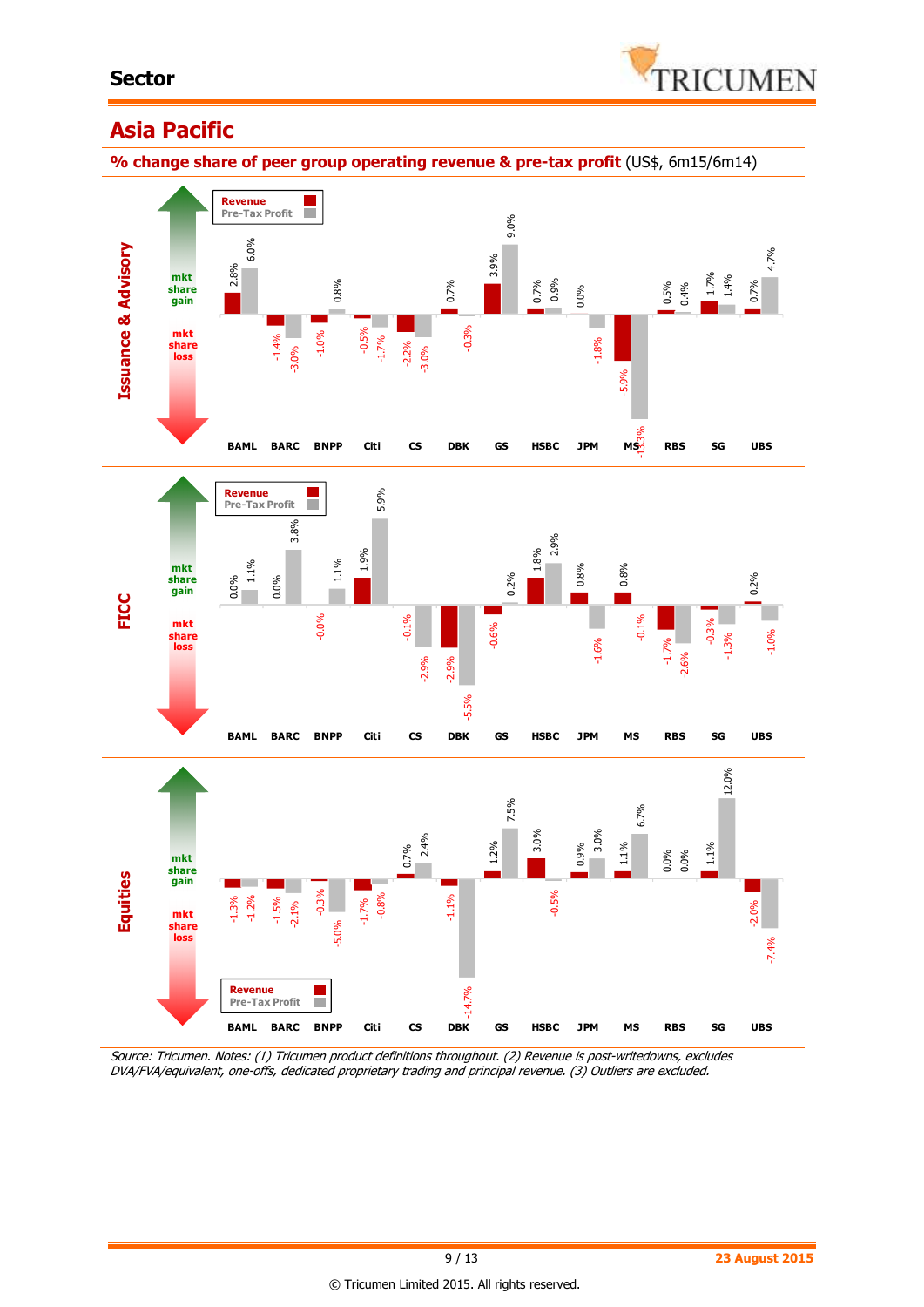# Asia Pacific (cont.)

|                                | <b>BAML</b> | <b>BARC</b> | <b>BNPP</b> | Citi          | <b>CS</b> | <b>DBK</b> | GS            | <b>HSBC</b> | <b>JPM</b> | <b>MS</b> | <b>RBS</b> | SG  | <b>UBS</b>    |        | Top 25% Bottom 25% |
|--------------------------------|-------------|-------------|-------------|---------------|-----------|------------|---------------|-------------|------------|-----------|------------|-----|---------------|--------|--------------------|
| <b>Capital Markets</b>         | ⊕           | ⊕           | ⊕           | ⊕             | л         | ⊕          | ⇨             | ⇨           | ⇨          | л         | ⊕          | ≏   | ⊕             | 4%     | $-10%$             |
| <b>Issuance &amp; Advisory</b> | ⇑           | ⊕           | ⊕           | ⊕             | ⊕         | ⇨          | ⇑             | ⇨           | ⇨          | ⊕         | ⇑          | N/M | ⇨             | $-6%$  | $-41%$             |
| <b>DCM Bonds</b>               | ⇨           | ⇨           | ⇨           | $\Rightarrow$ | ⊕         | ⇨          | ⇩             | л           | ⇨          | ⊕         | ⇑          | N/M | ⊕             | $-14%$ | $-61%$             |
| DCM Loans                      | ⇑           | ⇑           | л           | л             | ⇑         | ⇨          | $\Rightarrow$ | 仆           | ⇑          | ⊕         | ⊕          | ⇑   | 仆             | 47%    | $-46%$             |
| Securitisation                 | Д           | ⇑           | ⇑           | ⊕             | ⇩         | л          | л             | N/M         | ⇨          | ⊕         | ⇑          | N/M | N/M           | $-32%$ | $-71%$             |
| <b>ECM</b>                     | ⇑           | ⊕           | N/M         | Л             | Д         | л          | 10            | л           | ⇩          | ⇨         | N/M        | N/M | ⇑             | 10%    | $-45%$             |
| M&A /Advisory                  | ⇨           | ⊕           | N/M         | ⇑             | ⊕         | ⇑          | ⇑             | л           | л          | л         | N/M        | N/M | ⊕             | 44%    | $-23%$             |
| Sales & Trading                | Д           | ⇩           | ⊕           | ⇩             | ⇑         | ⊕          | ⇩             | ⇨           | ⇑          | ⇑         | ⊕          | ⇑   | ⊕             | 15%    | $-3%$              |
| <b>FX</b>                      | J           | ⇩           | ⊕           | ⊕             | ⊕         | ⊕          | ⇑             | ⇩           | ⇨          | ⊕         | ⊕          | ⊕   | ⊕             | 24%    | $-12%$             |
| Rates                          | ⇑           | 企           | ⊕           | 企             | ⇑         | ⊕          | ⇑             | ⊕           | ⊕          | 企         | ⊕          | ⊕   | ⇨             | 20%    | $-5%$              |
| Credit                         | ⊕           | ⊕           | ⊕           | ⇑             | ⊕         | ⊕          | ⊕             | 企           | ⊕          | ⇨         | ⊕          | ⊕   | ⊕             | $-15%$ | $-48%$             |
| Commodities                    | ⊕           | ⇩           | N/M         | ⇑             | ⊕         | ⊕          | ⊕             | ⇩           | ⇑          | ⇩         | N/M        | N/M | N/M           | $-9%$  | $-25%$             |
| EQ Cash                        | ⊕           | ⇑           | ⊕           | ⊕             | ⇑         | ⊕          | ⇑             | ⇨           | 企          | ⇑         | N/M        | ⇨   | ⊕             | 31%    | $-3%$              |
| EQ Derv & Converts             | ⊕           | ⊕           | ⇨           | ⊕             | ⊕         | ⊕          | ⇨             | ⇑           | ⇨          | ⇑         | N/M        | ⇨   | ⊕             | 33%    | 3%                 |
| <b>Prime Services</b>          | ⊕           | ⊕           | ⊕           | ⊕             | ⊕         | ⊕          | ⇑             | ⇑           | ⇑          | ⇑         | N/M        | ⇑   | $\Rightarrow$ | 24%    | $-15%$             |
| Prop & Princ Inv               | N/M         | N/M         | N/M         | N/M           | N/M       | N/M        | ⇑             | ⇩           | N/M        | ⊕         | N/M        | N/M | N/M           | $-20%$ | $-49%$             |

#### **Operating revenue dynamics** (US\$, Level 1 products, 6m15/6m14)

Source: Tricumen. Notes: (1) Tricumen product definitions apply throughout. (2) Arrows show % change in revenue vs peers. Up-/down-arrows: top-/bottom-quartile. (3) Revenue is post-writedowns, excludes DVA/FVA/equivalent, one-offs and outliers.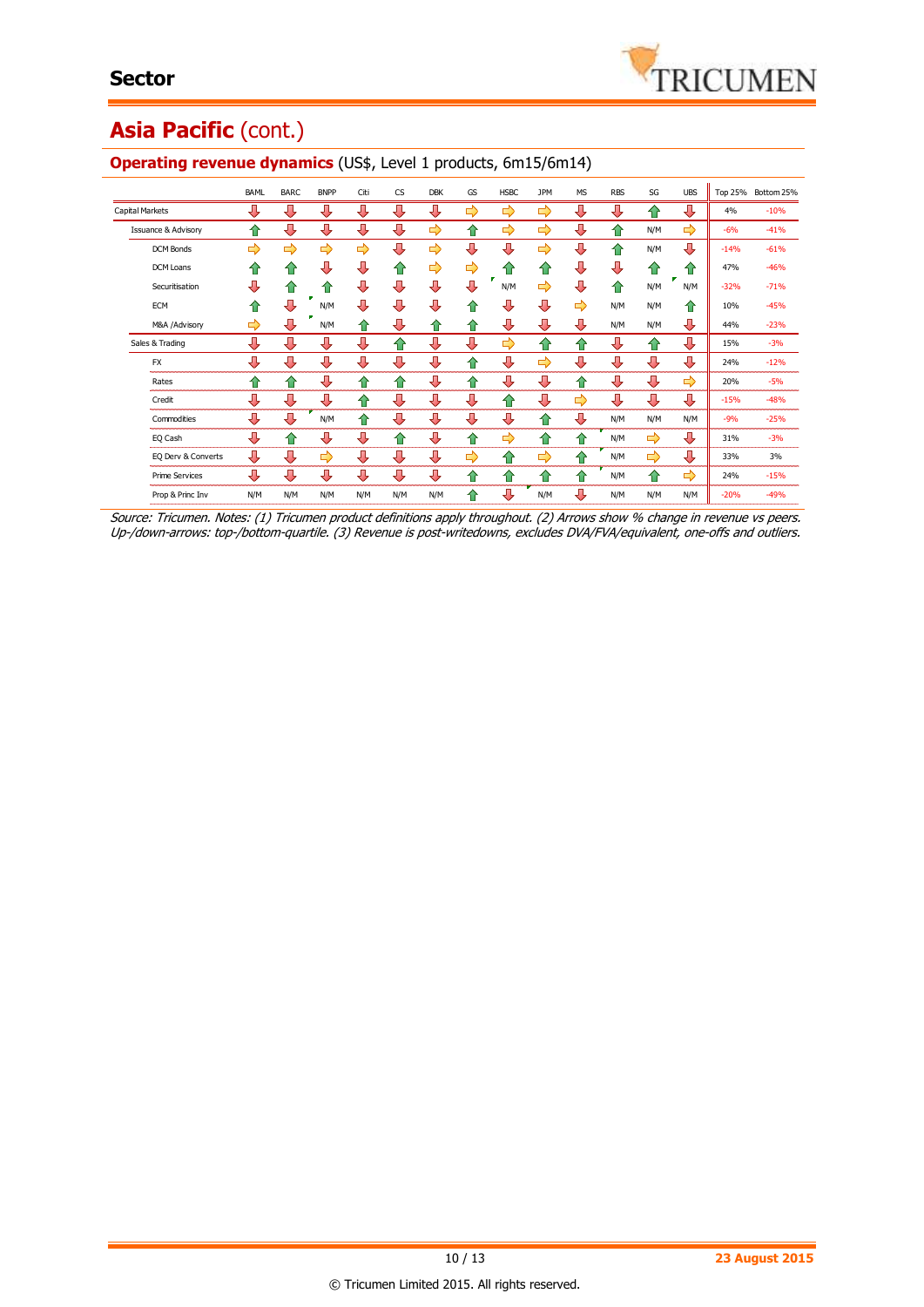

### Asia Pacific (cont.)



Source: Tricumen. Notes: (1) TRIC product definitions, standard deviation, product Level 1; (2) Operating expenses exclude one-off non-operational items, insurance-related benefits & claims, and credit expense/recovery/NPL provisions. Capital expenditure is included as accrued. Litigation expense is allocated to front-line units. (3) positive values indicate outperformance; missing fields indicate that data is not meaningful, or available; (4) outliers are excluded. (5) RBS does not compete in Equities markets.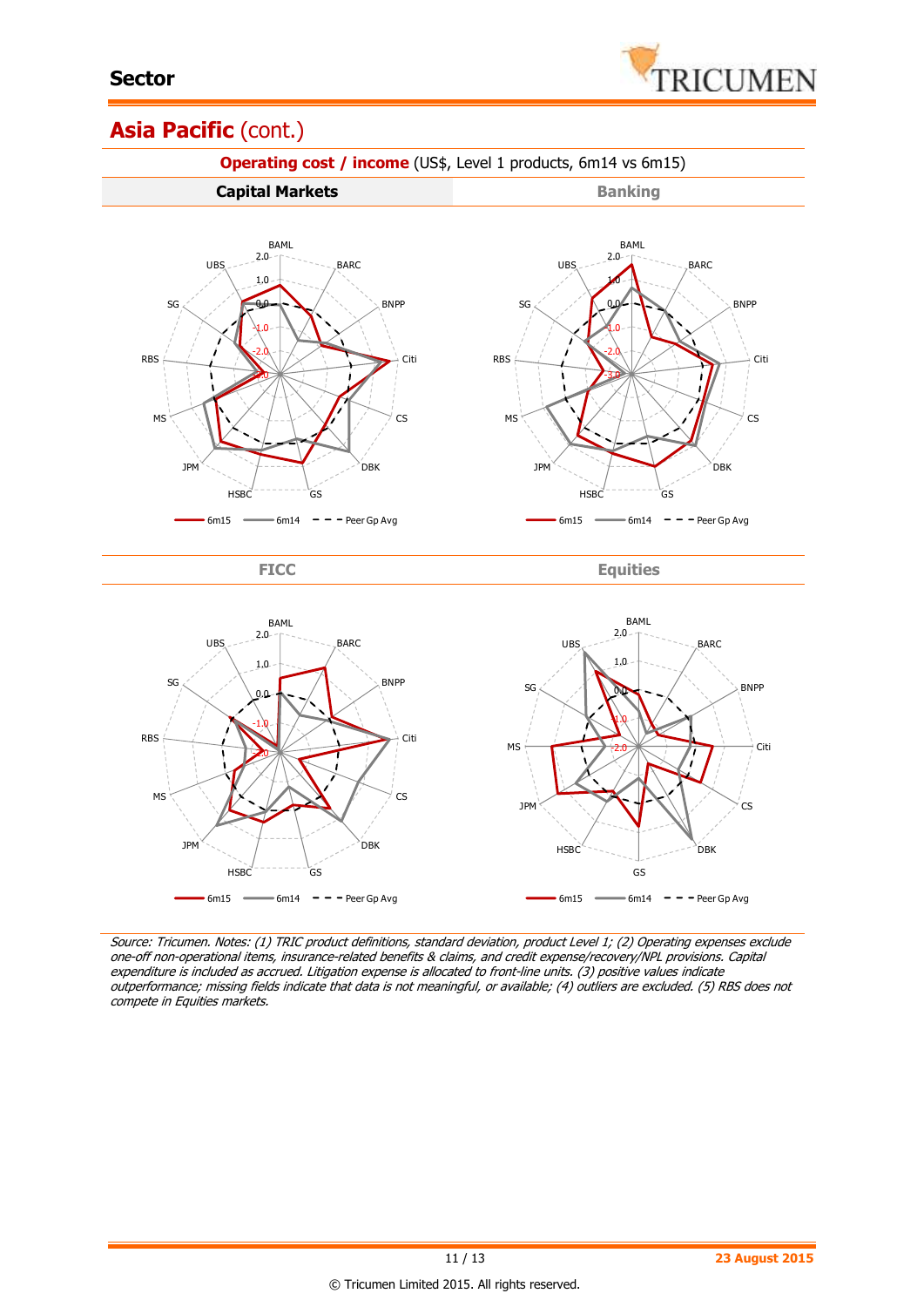

### **Asia Pacific** (cont.)



 $-$  6m15  $-$  Peer Gp Avg

Source: Tricumen. Notes: (1) TRIC product definitions, standard deviation, product Level 1; (2) positive values indicate outperformance; missing fields indicate that data is not meaningful, or available; (3) outliers are excluded. (4) RBS does not compete in Equities markets.